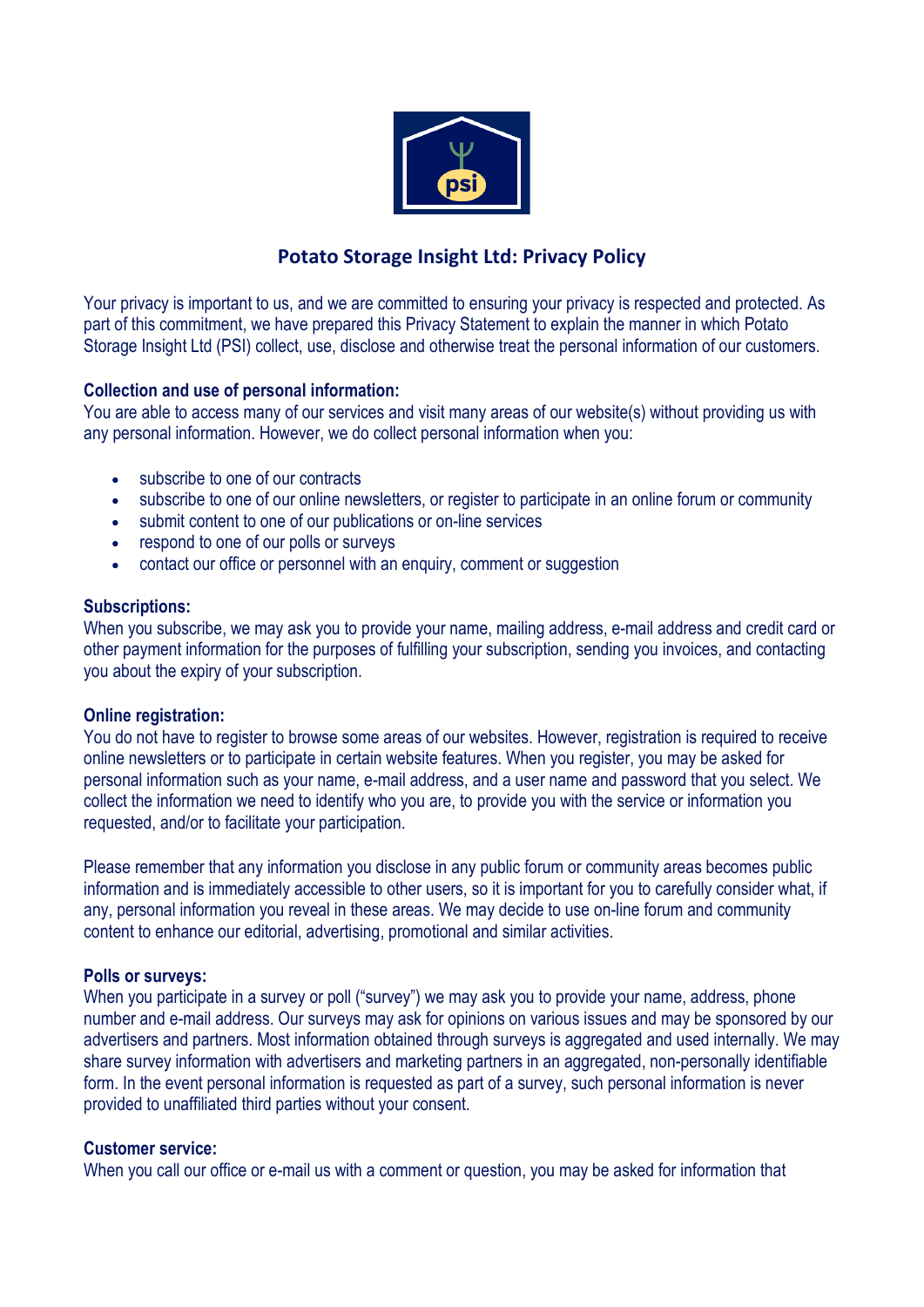identifies you, such as your name, address and telephone number, to help us promptly answer your question. We may retain this information to assist you in the future. We also may use your feedback, suggestions and comments to monitor and/or improve our publications, product offerings, and our websites.

#### **Website information:**

Generally, you can visit our websites without telling us who you are or providing us with any personal information. We collect the IP (Internet protocol) addresses of all visitors to our website(s) and may collect clickstream and other related information such as page requests, browser type, operating system and average time spent on our website(s). We use this information to monitor and improve our website(s).

## **Cookies:**

To enhance your experience on our sites, many of our web pages use "cookies". Cookies are small text files that we place in your computer's browser to store your preferences. Cookies, by themselves, do not tell us your e-mail address or other personal information unless you choose to provide this information to us by, for example, registering at one of our sites. Once you choose to provide a web page with personal information, this information may be linked to the data stored in the cookie. A cookie is like an identification card. It is unique to your computer and can only be read by the server that gave it to you.

We may use cookies to understand site usage and to improve the content and offerings on our sites. For example, we may use cookies to personalise your experience on our web pages (e.g. to recognise you by name when you return to our site, or to tailor content or product and service offerings).

Most browsers automatically accept cookies. You can set your browser option so that you will not receive cookies and you can also delete existing cookies from your browser. You may find that some parts of the site will not function properly if you have refused cookies.

# **Secondary marketing:**

From time to time we may obtain your permission to send you marketing information about our product and service offerings or those of our marketing partners. We may combine personal information we received from you with publicly available outside records to enhance our ability to market products and services that may be of interest to you. If we obtained your permission to place you on a marketing mailing list, you can remove yourself from the list by contacting our customer relations team at the address given below or by otherwise contacting us as set out in the "Contact Us" section below. You can also remove yourself from an e-mail marketing list by clicking the "unsubscribe" button that appears on our e-mails.

## **Disclosure of personal information:**

We will not disclose, rent, sell or otherwise transfer your personal information without your consent, except as otherwise set out in this Privacy Statement.

## **Third party processors and agents:**

Certain personal information may be transferred among our family of companies or other third parties solely for the purposes of processing your request or arranging delivery of your subscription, product, or service you have requested. We may also transfer (or otherwise make available) your personal information to third parties who administer our contests and prize redemptions, or who provide circulation audit and other services on our behalf. We may store and process personal information in the United States or any other country in which we (or any of our affiliates, subsidiaries or agents) maintain facilities. All of our service providers are required to maintain the confidentiality and security of your personal information and to use it only in compliance with applicable data privacy laws, and are prohibited from using or disclosing your personal information for any purpose other than providing the services on our behalf or as otherwise required by applicable law.